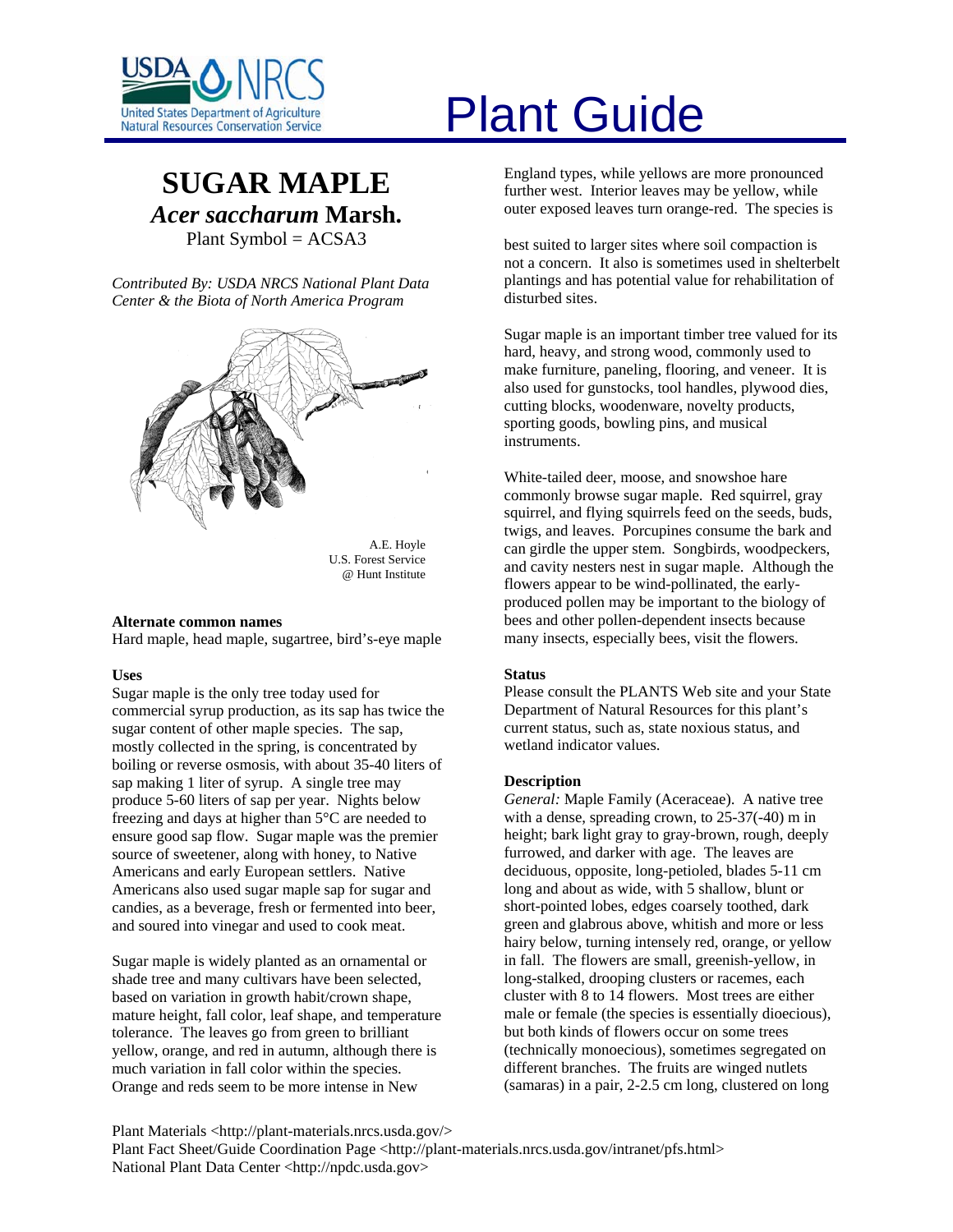stalks, red to red-brown. The common name refers to the use of the species for making sugar and syrup.

*Variation within the species:* Closely similar forms of sugar maple have been recognized at various taxonomic ranks – from varieties to subspecies and species. Three of them are now generally recognized as species, but the differences are technical and it is difficult to be sure of the correct identifications of trees sold as "sugar maple" in the southeastern US. Duncan and Duncan (1988) gives a good summary of the distribution and morphology of these species.

- Florida maple (*A. barbatum*, including *A. floridanum*): primarily a species of the Gulf and southeast Atlantic coastal plain, from Texas to North Carolina and Virginia, and up the Mississippi valley as far as Missouri and Illinois.
- chalk maple (*A. leucoderme*): similar in distribution to Florida maple, but not extending into Virginia or up the Mississippi valley.
- black maple (*A. nigrum*): similar in distribution to 'true' sugar maple, but somewhat more restricted.

Norway maple (*Acer platanoides*), an introduced European species, is often planted and looks similar to sugar maple, but Norway maple has broader leaves with drooping lobes, and sap from a broken petiole is milky.

*Distribution:* Sugar maple is widespread in mixed hardwood forests of the eastern United States. It grows from Nova Scotia and New Brunswick westward to Ontario and Manitoba, North Dakota and South Dakota, southward into eastern Kansas into Oklahoma, and southward in the east through New England to Georgia. For current distribution, please consult the Plant Profile page for this species on the PLANTS Web site.

# **Adaptation**

Sugar maple most commonly occurs in rich, mesic woods but also grows in drier upland woods. It often grows in canyons, ravines, valleys, stream terraces, and streambanks, but it is occasionally found on dry rocky hillsides, at 500-1700 meters elevation. It is a dominant or codominant in many northern hardwood and mixed mesophytic forests. Common codominants include beech (*Fagus grandifolia*), birch (*Betula* spp.), American basswood (*Tilia americana*), northern red oak (*Quercus rubra*), white oak (*Quercus alba*), and yellow poplar (*Liriodendron tulifera*), but it also grows with various other

hardwood species as well as conifers such as pine, spruce, fir, and eastern hemlock.

In the absence of disturbance, forests of jack pine, eastern white pine, eastern hemlock, yellow birch, or red pine are replaced by sugar maple and American basswood. Because repeated disturbance by fire was common in eastern deciduous forests in presettlement times, succession to sugar maple-American basswood stands may have taken as long as 650 years in some locations. Increases in sugar maple during the past 50 years in central and Great Lakes hardwood forests have been attributed to fire suppression.

This species flowers in April-June, with fruiting occurring in June-October. Fruits ripen about 12-16 weeks after flowering and begin to fall about 2 weeks after ripening. Leaves generally drop just after seeds have fallen. At the southern edge of the species' range, dead leaves tend to remain on the trees through much of the winter.

#### **Establishment**

Minimum seed-bearing age for sugar maple is 30-40 years; maximum seed production is reached after about 60 years of age. Seed is abundantly produced each year but peaks occur mostly from 2-5 years. Seeds are dispersed in fall and germinate in spring. Germination occurs on moist mineral soil or in the litter layer, at an optimal temperature of about 1° C. Seeds can remain viable for up to 5 years but few persist in the seed bank for more than one year. Sugar maple seeds require moist stratification at temperatures slightly above freezing for 35-90 days.

Sugar maple is shade-tolerant but seedlings in dense young stands may survive for only 5 years; those in older stands commonly persist for many years. Such a bank of abundant seedlings and saplings can remain suppressed until gaps are created by windfall or other disturbances, where they typically respond vigorously and rapidly to release. Sugar maples can live for up to 500 years.

Stump sprouting and root sprouting are moderately common means of vegetative reproduction after mechanical disturbance in natural conditions, especially in the northern part of its range, and layering occasionally occurs.

#### **Management**

Sugar maples are not particularly good street trees, because they are intolerant of compacted soil, high heat, air pollution, and road salt commonly found in urban environments. They are susceptible to stem